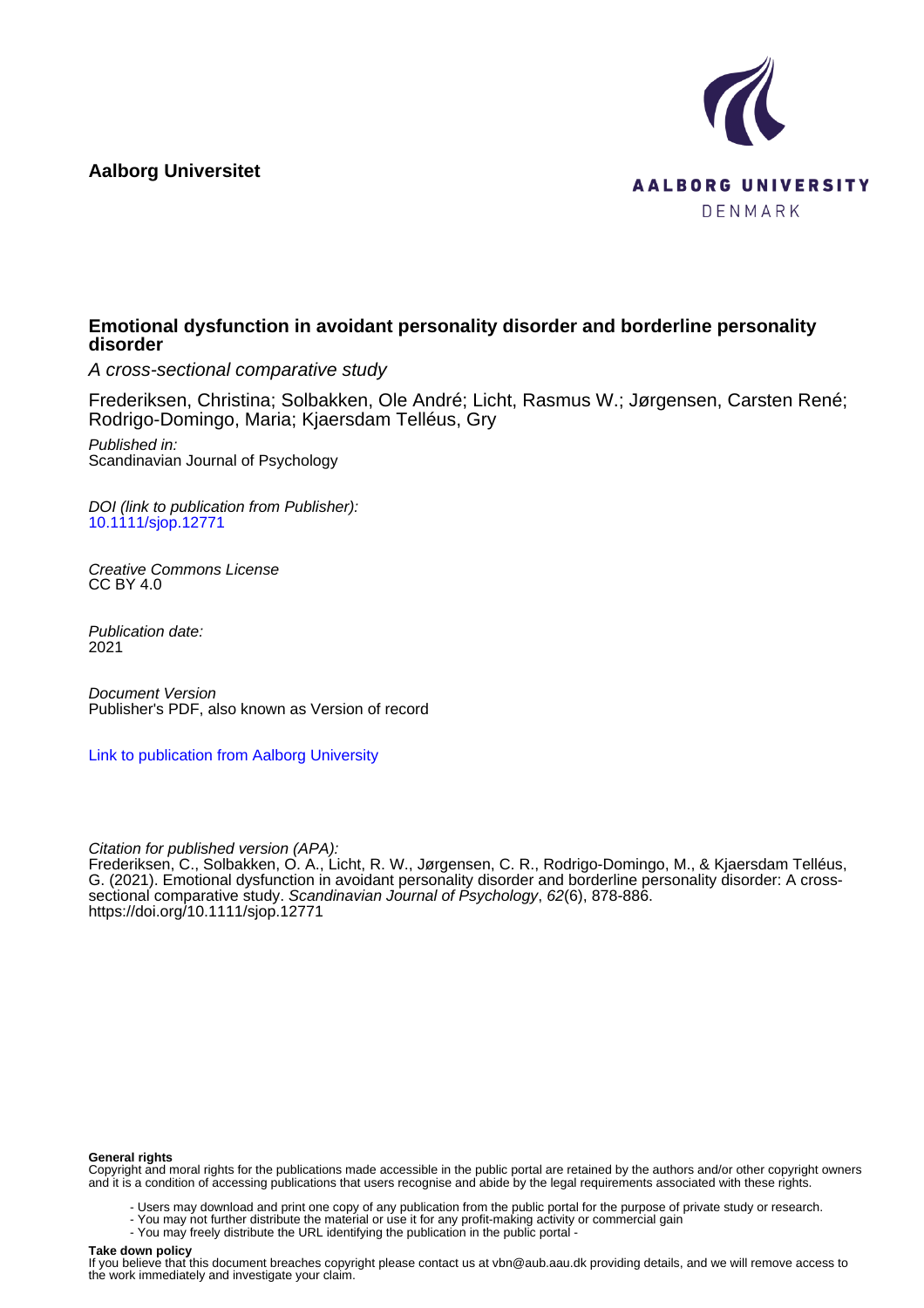# Personality and Social Psychology

# Emotional dysfunction in avoidant personality disorder and borderline personality disorder: A cross-sectional comparative study

CHRISTINA FREDERIKSEN<sup>1,[2](https://orcid.org/0000-0002-8019-1200)</sup> DOLE ANDRÉ SOLBAKKEN,<sup>3</sup> DRASMUS W. LICHT,<sup>2,4</sup> CARSTEN RENÉ JØRGENSEN,<sup>5</sup> MARIA RODRIGO-DOMINGO<sup>4</sup> and GRY KJAERSDAM TELLÉUS<sup>4,6</sup>

<sup>1</sup> Psychiatric Clinic North, Brønderslev Psychiatric Hospital, Brønderslev, Denmark

<sup>2</sup>Department of Clinical Medicine, Aalborg University, Aalborg, Denmark

<sup>3</sup>Department of Psychology, University of Oslo, Oslo, Norway

4 Psychiatry, Aalborg University Hospital, Aalborg, Denmark

5 Department of Psychology, Aarhus University, Aarhus, Denmark

6 Psychology, Department of Communication and Psychology, Aalborg University, Aalborg, Denmark

Frederiksen, C., Solbakken, O. A., Licht, R. W., Jørgensen, C. R., Rodrigo-Domingo, M. & Kjaersdam Telleus, G. (2021). Emotional dysfunction in avoidant personality disorder and borderline personality disorder: A cross-sectional comparative study. Scandinavian Journal of Psychology, 62, 878-886.

According to the literature, avoidant personality disorder (APD) is often overlooked in research on personality disorders. In the present study, patients with APD were compared to patients with borderline personality disorder (BPD) with respect to emotional dysfunction. Emotional dysfunction was operationalized through the Affect Integration Inventory. Sixty-one patients receiving treatment at specialized outpatient hospital facilities for either BPD  $(n = 25)$  or APD  $(n = 36)$  (Diagnostic and Statistical Manual of Mental Disorders, fifth edition) were included in a cross-sectional study. Supporting our expectations of no difference in the global capacity for affect integration between groups, the estimated difference was 0.00 (95% confidence interval [CI] [-0.53, 0.53]). On the other hand, the expected increased dysfunction in APD regarding Expression could not be confirmed. Furthermore, problems with specific affects distinguished the groups; integration of Interest was worse in APD ( $p = 0.01$ ), whereas integration of Jealousy was worse in BPD  $(p = 0.04)$ . In terms of prototypical modes of experiencing affects, APD was characterized by decreased access to the motivational properties of Interest  $(p < 0.01)$ , while BPD was more driven by Interest  $(p < 0.01)$ , Anger  $(p < 0.01)$ , and Jealousy  $(p = 0.01)$ . In conclusion, even though the two disorders are characterized by similar overall levels of emotional dysfunction, they differ systematically and predictably regarding specific affects and modes of experiencing. These findings carry implications for the understanding of emotional dysfunction in APD and BPD, suggesting specific areas of emotional dysfunction that could be targeted in tailored psychotherapeutic interventions.

Key words: Affect integration, avoidant personality disorder, borderline personality disorder, affect integration inventory, emotional dysfunction.

Christina Frederiksen, Psychiatry, Aalborg University Hospital, Outpatient Clinic for Personality Disorders, Molleparkvej 10, 9000 Aalborg, Denmark. E-mail: [ckf@rn.dk](mailto:ckf@rn.dk)

## INTRODUCTION

Emotional dysfunction is inevitably associated with personality disorder (PD; American Psychiatric Association, 2013), and understanding the nature of such difficulties is crucial in treatment. While much research has been conducted on emotional dysfunctions in borderline personality disorder (BPD; Chapman, 2019; Daros & Williams, 2019), avoidant personality disorder (APD) appears relatively overlooked in the field (Lampe & Malhi, 2018; Wilberg, Karterud, Pedersen & Urnes, 2009). Accordingly, the aim of this study was to examine emotional dysfunction in patients with APD and compare them to emotional dysfunctions in patients with BPD. Emotional dysfunction was operationalized through the affect integration (AI) construct, defined as the functional integration of affects in cognition, motivation, and behavior (Solbakken, Hansen & Monsen, 2011). AI encompasses both the capacity to access and utilize the adaptive properties of discrete affects and a general capacity for emotion regulation. High levels of AI are thought to protect the individual against developing psychopathology (Monsen & Monsen, 1999; Solbakken, Hansen & Monsen, 2011).

According to the AI model, discrete affects can be defined as biologically founded and evolutionarily based responses that become idiosyncratically structured in each of us based on our unique developmental histories. In this process, our emotional life gradually organizes and becomes automatized in patterns or scripts for experiencing, comprehending, and expressing one's affective reactions (Solbakken, Hansen & Monsen, 2011; Tomkins, 2008a, 2008b).

Affect integration is commonly operationalized by the observer-rated Affect Consciousness Interview (ACI) but can also be operationalized through the self-rated Affect Integration Inventory (AII). Both instruments aim to assess the level of adaptiveness of the individual's affect organization. Various studies have demonstrated the validity of both the ACI (Lech, Andersson & Holmqvist, 2008; Monsen, Melgård & Ødegård, 1996; Solbakken, Hansen, Havik & Monsen, 2011; Taarvig, Solbakken, Grova & Monsen, 2015) and the AII (Frederiksen et al., 2021a; Solbakken & Monsen, 2021; Solbakken, Rauk, Solem, Lødrup & Monse, 2017).

Of particular relevance to the present study, the characteristics of emotional dysfunction in APD have previously been examined in a study by Johansen, Normann-Eide, Normann-Eide and Wilberg (2013) using the ACI. However, in terms of theoretical differentiation and as empirically demonstrated in a recent study by Frederiksen et al. (2021a), the AII taps into components and dimensions of the AI construct other than the ACI. Thus, use of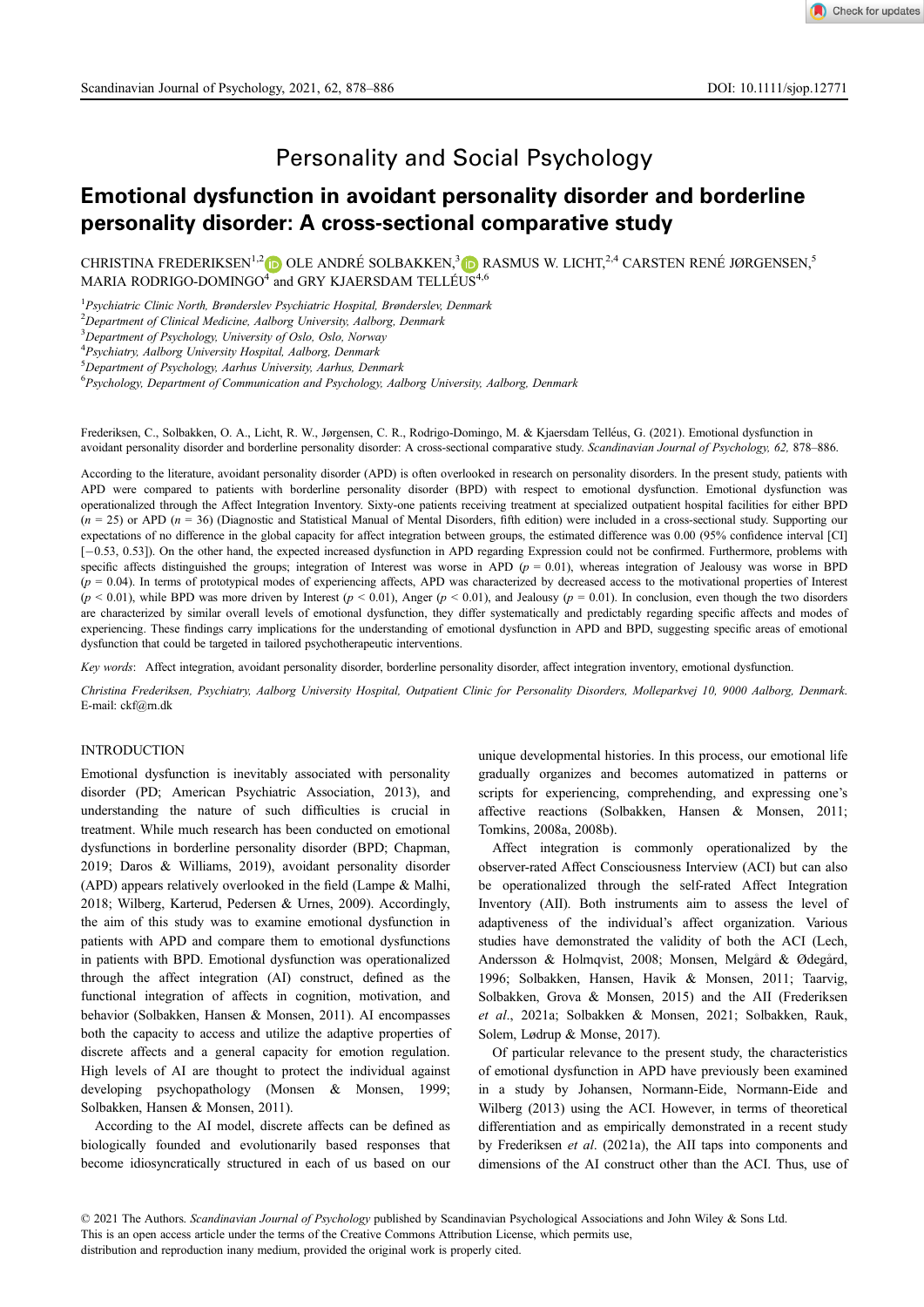the AII may lead to new insights into emotional dysfunction related to APD.

## Emotional dysfunction in APD

In the literature, APD has been linked to dysfunctional regulation and maladaptive management of emotions. Millon (1981) asserts that individuals with APD protect themselves from real and imagined psychological pain by breaking up, destroying, or repressing painful thoughts and emotions. Beck and Freeman (1990) view individuals with APD as characterized by a heightened sensitivity towards feelings of sadness and anxiety, hyperawareness of painful feelings, and cognitive avoidance of identifying unpleasant thoughts.

While some researchers have suggested that individuals with APD keep thoughts and emotions away from their consciousness for defensive reasons, others have stressed that the lack of emotional clarity is primarily due to deficits in their capacity to access thoughts and feelings (Dimaggio et al., 2007). Procacci, Popolo, Petrilli and Dimaggio (2007) proposed that individuals with APD mainly experience metacognitive malfunctioning in identifying thoughts and emotions and in understanding the reasons behind their reactions. On similar lines, Jordet and Ladegard (2018) theorize that the lack of access to emotional reactions is at the center of emotional dysfunction in APD. They suggest that dysfunction in affective causality leads individuals with APD to not know how or why they are feeling the way they do. Nørgaard and Simonsen (2019) addressed the issue of affect regulation in cluster C PDs by conceptualizing the pattern as fluctuating between lack of access and being overwhelmed by emotions. It has been suggested that individuals with APD try to avoid emotional reactions and tend to lose control when failing, leading to a dysregulated reaction coupled with anxiety (Nørgaard & Simonsen, 2019).

Despite ample theorizing, only a small number of empirical studies have examined emotional dysfunction in individuals with APD. Taylor, Laposa and Alden (2004) examined emotional avoidance and found that individuals with APD exhibited greater avoidance of both positive and negative emotions. In a student sample, Ye, Yao, Wen-Qing and Kong (2011) observed a greater degree of negative and a lesser degree of positive emotions in individuals with APD (selected according to the Personality Diagnostic Questionnaire and Personality Disorder Interview-IV) compared to healthy controls (Ye et al., 2011). Spinhoven, Bamelis, Molendijk, Haringsma and Arntz (2009) found that patients with cluster C PDs reported significantly more experiential avoidance, defined as an unwillingness to be in contact with or a tendency to alter the form or frequency of particular unwanted private experiences, compared to nonclinical controls (Spinhoven et al., 2009).

Several studies have linked cluster C PDs and APD in particular to high rates of alexithymia (Bach, de Zwann, Ackard, Nutzinger & Mitchell, 1994; Joyce, Fujiwara, Cristall, Ruddy & Ogrodniczuk, 2013; Nicolo et al., 2011), which is defined as deficient processing of emotional experiences leading to difficulties with identifying and labeling emotions (Bagby, Parker & Taylor, 1994). However, a study by Simonsen et al. (2020) demonstrated large variation in the distribution of alexithymia (measured by TAS 20) in patients with APD. Moroni et al. (2016) examined the meta-cognitive profile for APD compared to other PDs and identified dysfunctions in the ability to identify their own inner state and to correctly identify the mental state of others as distinct features of APD (Moroni et al., 2016).

Regarding management of discrete emotions, a study by Schoenleber and Berenbaum (2010) conducted in a sample of students found that individuals with cluster C traits tended to describe shame as an especially unpleasant experience and as an aversive emotion. Furthermore, these individuals also seemed more prone to experience shame reactions. More specifically, Schoenleber and Berenbaum (2010) found that individuals highly prone to experience shame only displayed greater levels of cluster C symptoms when this shame proneness was combined with high level shame aversion (Schoenleber & Berenbaum, 2010). In a later study, Schoenleber and Berenbaum (2012) reported that shame aversion was related to several PD symptoms, while shame proneness was only related to APD symptoms (Schoenleber & Berenbaum, 2012).

Finally, in a study by Karterud et al. (2016), the relationship between primary emotions and PDs was examined. In this context, primary emotions were defined according to Panksepp (2005) as cross-species emotional systems that work as prime motivators that include behavior and autonomic response patterns, as well as primal affective feeling states (Karterud et al., 2016; Panksepp, 2005; Panksepp & Watt, 2011). Results from the study indicated that compared to other PDs, APD was characterized by a low threshold for fear (i.e., the affective reaction is easy to evoke) and a heightened threshold for Play and Seeking (i.e., the affective reaction is difficult to evoke). Furthermore, an increased level of anger was related to a reduced number of APD criteria (Karterud et al., 2016).

#### Emotional dysfunction in BPD

Suicide attempts, nonsuicidal self-injury, and self-damaging impulsive behaviors (e.g., substance abuse or risky sexual behavior) are some of the well-known manifestations of BPD (Chapman, 2019; Links, Gould & Ratnayake, 2003; Rosenthal, Cukrowicz, Cheavnes & Lynch, 2006; Sansone & Sansone, 2011). Being a hazard to life, these behaviors might be interpreted as expressions of emotional dysfunction that serve as coping strategies while tending to fail miserably in reducing distress in the long term (Carpenter & Trull, 2013).

According to Linehan's biosocial model (1993), emotional dysfunction in BPD consists of four components: emotional sensitivity, heightened negative affect, deficient emotional regulation strategies, and frequent use of maladaptive regulation strategies (Linehan, 1993). Being by far the most studied of all PDs, a substantial amount of evidence supports the notion of emotional dysfunction as underlying BPD, a pattern characterized by heightened emotional sensitivity and hyperreactivity towards emotional stimuli (Berking & Wupperman, 2012).

A review by Chapman (2019) summarized the manifestations of emotional dysfunction in BPD, asserting that individuals with BPD often experience difficulties with emotional clarity and awareness, identification, and description of emotions. Additionally, a tendency to be less specific in the differentiation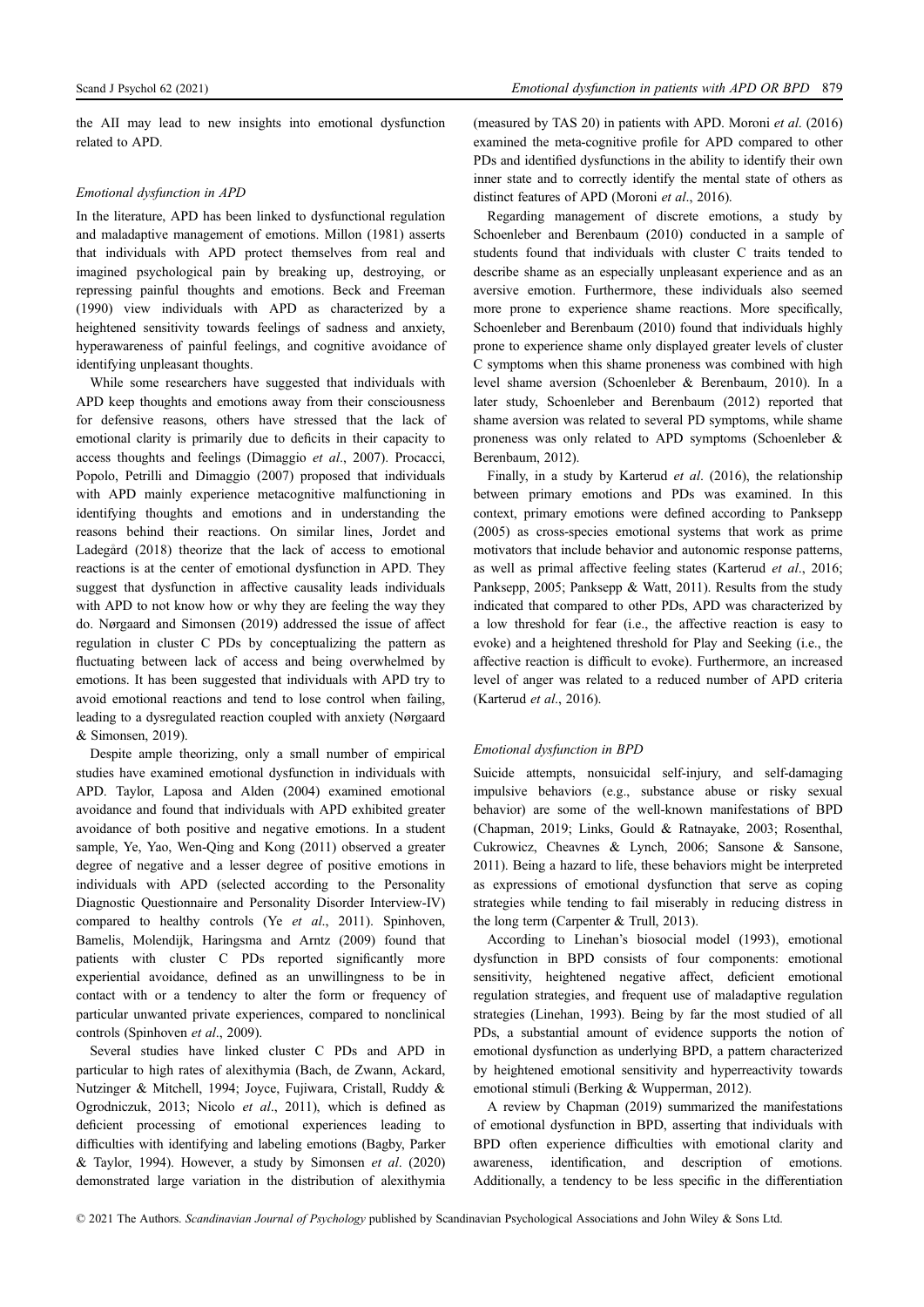of various negative emotions, consequently representing all of them as the same, was further demonstrated. The lack of clarity regarding emotional states might hinder the use of efficient emotional regulation strategies, with studies suggesting that BPD is indeed correlated with restricted access to such strategies, favoring short-term and ineffective strategies (Chapman, 2019; Daros & Williams, 2019). In a meta-review, Daros and Williams (2019) found evidence that BPD was associated with increased use of ineffective emotional regulation strategies, such as rumination and avoidance, and reduced use of more adaptive strategies, such as problem solving and acceptance, when compared to other mental disorders, for example, social anxiety and bipolar disorder (Daros & Williams, 2019). Finally, evidence supports the idea that suppression is significantly associated with BPD and that individuals with BPD report fewer emotional benefits from acceptance than from suppression (Baer, Peters, Eisenlohr-Moul, Geiger & Sauer, 2012; Chapman, Rosenthal, Dixon-Gordon, Turner & Kuppens, 2017).

## Emotional dysfunction in APD compared to BPD

Few studies have directly compared APD and BPD with respect to the severity and distinctness of the emotional dysfunction characterizing each of the PDs. In a study by Herpertz et al. (2000), the emotional responses in APD and BPD were compared, and data did not support the hypotheses of general affective hypersensitivity in BPD (Herpertz et al., 2000). Applying the ACI, Johansen et al. (2013) compared emotional dysfunction between APD and BPD. Results suggested that the global capacity to adaptively perceive, tolerate and comprehend affective experiences was different in the two groups, with the APD group scoring significantly lower. Additionally, the APD group proved more impaired in their ability to communicate their own affective experiences in a direct and clear manner. Finally, the two groups differed in their capacity for AI in the discrete affects interest and contempt, with the APD group scoring significantly lower than the BPD group (Johansen et al., 2013).

To summarize, emotional difficulties in APD might be considered a comprehensive defensive strategy where individuals with APD have the capacity to adequately identify feelings but keep them away from consciousness. Alternatively, emotional dysfunction can be considered a malfunction in the capacity to correctly identify emotions and their cause. However, as noted by Dimaggio et al. (2007), one position does not necessarily exclude the other, since individuals with APD also succeed in cognitive avoidance (a defense strategy) when they are unable to keep an emotional reaction in memory long enough to understand the reason behind it. In contrast, emotional dysfunction in BPD seems to be characterized by a lack of emotional awareness and clarity, along with a tendency to represent negative emotions in an undifferentiated manner. It appears that both APD and BPD manifest as dysfunctions in the capacity to perceive, tolerate, and comprehend emotional reactions. However, they diverge, as APD may be characterized by too little emotional information and activation, whereas BPD appears overwhelmed by it. Regarding discrete affects, the existing evidence indicates that individuals with APD experience increased dysfunction in the management of interest and fear and BPD in the management of anger, while dysfunctions in the management of shame appear to be of equal importance in both groups (Schoenleber & Berenbaum, 2010, 2012).

## The present study

In this study, we compared patients with APD to patients with BPD with respect to emotional dysfunction. We hypothesized that both APD and BPD are characterized by equivalent dysfunctions in the general capacity to perceive, tolerate, and comprehend discrete affects. Further, we expect the capacity to communicate and share affective reactions and experiences with others (measured as Expression on the AII) to differ between the two. Finally, we expect that emotional dysfunction in APD and BPD will differ in terms of characteristic dysfunctional modes of experiencing specific affects. Based on the diagnostic conceptualization of APD and BPD in the DSM-5 (American Psychiatric Association, 2013), we expect BPD to be more Driven by Interest, Driven by Anger and Driven by Jealousy, while we expect APD to lack *Access to Interest* and *Access to* Anger.

## **METHODS**

#### Study participants

Study participants were recruited among patients with a diagnosis of PD referred and treated at a specialized outpatient unit of Aalborg University Hospital or a specialized outpatient unit of Brønderslev Psychiatric Hospital from October 2015 to December 2018. Inclusion criteria were a primary diagnosis of either APD or BPD according to the Diagnostic and Statistical Manual of Mental Disorders (DSM-5; American Psychiatric Association, 2013), age above 18 years, Danish literacy and obtaining written informed consent. Exclusion criteria were co-occurring APD and BPD, a diagnosis of schizotypal PD or antisocial PD, comorbid psychotic disorder, bipolar I disorder, developmental disorder (e.g., Asperger's disorder), or a primary diagnosis of drug/alcohol dependence (e.g., substance use interfering with ratings).

#### Design, procedures and research ethics

Data used in this cross-sectional study constitute part of an overarching study of various aspects of AI in PDs (Frederiksen et al., 2021a, 2021b).

Diagnostics were established after conducting Present State Examination (PSE; SCAN Advisory Committee, 2002) and the Structured Clinical Interview for DSM-IV Axis II Personality Disorders (SCID-II; First, 1994). Semi-structured interviews were conducted by experienced psychiatrists and psychologists who received formal training beforehand and throughout the data collection process. Final diagnoses were determined according to the DSM-5 (American Psychiatric Association, 2013).

Data on AI, symptom distress, interpersonal problems, and perceived quality of life were collected using self-reported instruments through an online survey provider, SurveyXact.

All patients were informed that participation was voluntary, and that nonparticipation would not affect their treatment in any way. Written and oral information about the study was provided before ratings. This study was conducted in accordance with the Declaration of Helsinki and was approved by the Danish Data Protection Agency (2019-017816). No further approval was needed from the Danish National Committee on Biomedical Research Ethics due to the nature of the study.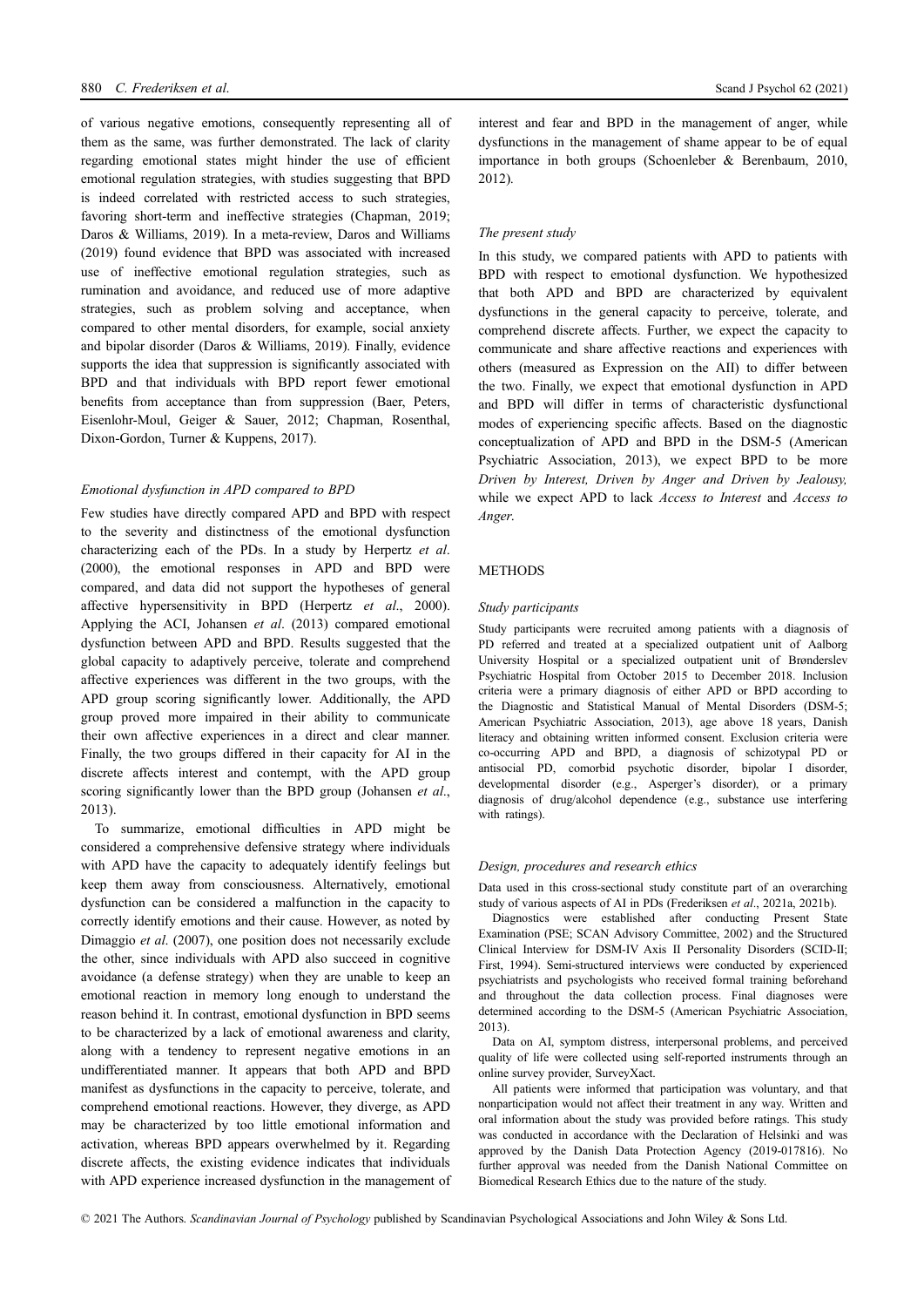#### Measures

Quality of life. Quality of life was assessed by the WHOQOL-BREF (World Health Organization & Division of Mental Health, 1996). Low scores indicate poorer life quality. Cronbach's alpha values for the sample were 0.72 for the physical health domain, 0.78 for the psychological health domain, 0.56 for the social relationship domain and 0.60 for the environment domain.

Symptom distress. The Symptom Checklist-90, Revised (SCL-90-R; Derogatis, 1994), is a well-established self-reported scale to assess symptom distress and psychopathological symptoms. The global severity index (GSI) is calculated as an average score across all items, indicating the current level of distress. McDonald's  $\omega$  for the sample was 0.97 for GSI.

Interpersonal problems. The Inventory of Interpersonal Problems 64 circumplex version (IIP-64; Horowitz, Alden, Wiggins & Pincus, 2000) was applied to determine the level of general interpersonal problems. McDonald's  $\omega$  for the sample was 0.92 for IIP-Global.

Emotional dysfunction/AI. The level of AI was measured using the self-reported instrument AII (Solbakken et al., 2017). The instrument consists of 112 statements about perceived awareness, tolerance, and expression of nine discrete affects, namely, Interest, Joy, Fear, Anger, Shame, Sadness, Jealousy, Guilt, and Tenderness. Eighty-two items are indicators of experience capacity, and 30 items are indicators of expression capacity. Each item is rated on a ten-point Likert scale ranging from does not fit at all (0) to fits perfectly (9). Higher scores correspond to increased levels of AI. Items are phrased so they tap into the level of adaptive experience or expression of the affects. AII scores can be divided into three levels: an overall mean score across all items (Global AI), a mean score for the 82 items tapping into the experience of affects (Experience), a mean score for the 30 items tapping into the expression of affects (Expression) and separate mean scores for the nine discrete affects (e.g., Anger, Joy). In addition, the AII contains additional scales for representing emotional dysfunction in terms of characteristic modes of experiencing affects, for example, whether one tends to experience too little or too much (Greenberg & Bolger, 2001). On the AII, these processes are defined as either the tendency to be driven by or to experience lack of access to, for example, Anger. High scores on the Driven by scales imply affective underregulation, carrying an increased risk of being overwhelmed by the affect, a tendency to lose control over the affective expression, to act out and to engage in impulsive behavior. Low scores on the Access to scales imply affective overregulation. An individual with low access to the adaptive properties of affects appears constricted and struggles with the understanding of the motivational aspect of discrete affects. Therefore, high scores on the Driven by scales and low scores on the Access to scales indicate problems with AI. McDonald's  $\omega$  for the AII scales in the current sample were 0.94 for Global AI, 0.90 for Experience, and 0.91 for Expression. Cronbach's alpha values for the discrete affects in this sample were 0.68 for Sadness, 0.78 for Anger, 0.86 for Tenderness, 0.75 for Guilt, 0.80 for Fear, 0.77 for Shame, 0.82 for Interest, 0.80 for Joy, 0.91 for Jealousy, 0.64 for Driven by Anger, 0.76 for Driven by Guilt, 0.77 for Driven by Shame, 0.59 for Access to Anger, 0.80 for Access to Guilt, 0.78 for Access to Interest, 0.83 for Access to Joy, and 0.84 for Access to Tenderness.

## Statistical analyses

Summary statistics included the mean and standard deviation for continuous variables and the frequency and percentage in each category for categorical variables separately for the APD and BPD groups. The categorical variables were compared between groups using Fisher's exact test, while the continuous variables were compared using two-sided t-tests assuming unequal variances. Differences between groups regarding the AII scores and the *Access to* and *Driven by* scales were analyzed using *t*-tests assuming unequal variances for the two groups. For the variables where no difference between the groups was hypothesized, two-tailed  $p$ -values are reported. For those where the BPD score is hypothesized to be higher than the APD score, upper-tail p-values are reported instead. To appraise the between-group differences, Cohen's  $d$  was computed and interpreted according to convention ( $d = 0.20-0.50$ , small;  $d = 0.50-0.80$ , moderate;  $d > 0.80$ , large; Cohen, 1988). Analyses were performed in Stata 16 (StataCorp., 2019). Results with  $p$ -values  $< 0.05$  were considered statistically significant.

## **RESULTS**

#### Characteristics of the patient groups

A total of 61 patients participated in the study; 36 were diagnosed with APD, and 25 were diagnosed with BPD. Demographic characteristics are shown in Table 1. The only characteristics that are statistically significantly different between the groups are sex (all females in BPD compared to 75% females in APD, pvalue  $= 0.02$ ) and educational level, where three times as many had completed high school in the APD group compared to the BPD group ( $p$ -value = 0.03). Self-harm was more common in the BPD group (36%) than in the APD group (12%), though this difference is not statistically significant (*p*-value =  $0.05$ ). Regarding IIP-64, GSI, or perceived quality of life, the mean scores of each of these variables were very similar for both groups, except in the social relationship domain, where the APD group scored 1.2 points lower. Suicide attempts, substance abuse, eating disorders, and behavioral disorders were rare in both groups (below 8%).

## AI scores in APD and BPD groups

Table 2 shows the mean and standard deviations for AII scores in the APD and BPD groups. At the overall level of emotional dysfunction, as represented by Global AI, the means and standard

|  |  |  | Table 1. Demographic and clinical characteristics of the participants |  |  |
|--|--|--|-----------------------------------------------------------------------|--|--|
|--|--|--|-----------------------------------------------------------------------|--|--|

|                                    | BPD<br>$(n = 25)$ | APD<br>$(n = 36)$ | $p$ -value |
|------------------------------------|-------------------|-------------------|------------|
| Female sex                         | $25(100\%)$       | 28 (78%)          | 0.02       |
| Age $(vears)^a$                    | 27.8(6.9)         | 31.6(8.7)         | 0.07       |
| Married/cohabiting <sup>b</sup>    | 12(48%)           | 21(62%)           | 0.4        |
| Completed high school <sup>b</sup> | 4(16%)            | 15 $(44%)$        | 0.03       |
| Mood disorder                      | $5(20\%)$         | 11 $(31%)$        | 0.4        |
| Anxiety disorder                   | $5(20\%)$         | 10(28%)           | 0.6        |
| Self-harm <sup>b</sup>             | 9(36%)            | 4(12%)            | 0.05       |
| No. of PD-diagnoses                | 1.4(0.5)          | 1.4(0.56)         | 0.8        |
| GSI                                | 1.9(0.6)          | 1.8(0.6)          | 0.4        |
| IIP-64 global score $\rm{^c}$      | 1.7(0.5)          | 2.0(0.5)          | 0.08       |
| WHOOOL-BREF                        |                   |                   |            |
| Quality of life perception         | 2.6(1.0)          | 2.3(0.8)          | 0.2        |
| Health perception                  | 2.5(1.2)          | 2.3(0.9)          | 0.5        |
| Physical health domain             | 9.9(1.9)          | 10.0(2.0)         | 0.9        |
| Psychological health domain        | 9.5(2.7)          | 9.0(1.6)          | 0.4        |
| Social relationships domain        | 11.0(3.5)         | 9.8(2.9)          | 0.2        |
| Environment domain                 | 11.8(2.5)         | 11.7(1.9)         | 0.8        |

*Note*:  $ABP =$  avoidant personality disorder;  $BPD =$  borderline personality disorder; GSI = global severity index;  $PD$  = personality disorder.

<sup>a</sup>Information missing for one APD patient.

<sup>b</sup>Information missing for two APD patients.

c Information missing from one APD and one BPD patient.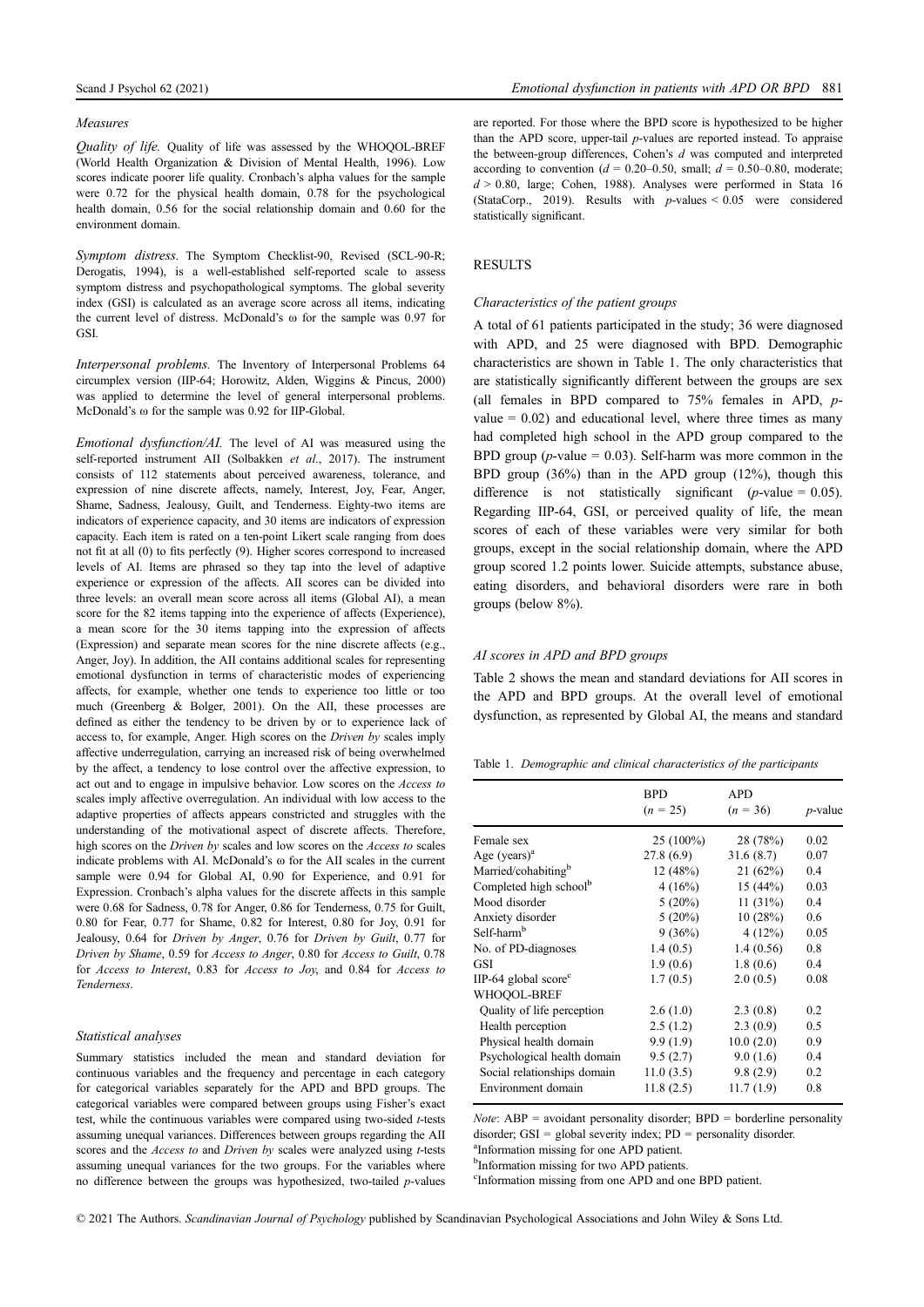| Table 2. Scores for global-AI, experience, expression and discrete affects in the BPD and APD groups (mean and standard deviation), estimated mean |  |  |  |  |  |  |  |
|----------------------------------------------------------------------------------------------------------------------------------------------------|--|--|--|--|--|--|--|
| difference between groups with 95% CI, and Cohen's d                                                                                               |  |  |  |  |  |  |  |

|            | <b>BPD</b> | <b>APD</b>  |                               |            |                            |
|------------|------------|-------------|-------------------------------|------------|----------------------------|
|            | $(n = 25)$ | $(n = 36)$  | Difference                    | $p$ -value | Cohen's $d$                |
| Global-AI  | 3.7(1.0)   | 3.7(1.0)    | $-0.00$ [ $-0.53$ , 0.53]     | >0.9       | $-0.00$ [ $-0.51$ , 0.51]  |
| Experience | 3.5(1.0)   | 3.7(1.0)    | $-0.21$ [ $-0.74$ , 0.33]     | 0.4        | $-0.20$ [ $-0.71$ , 0.31]  |
| Expression | 4.2(1.4)   | 3.6(1.4)    | $0.54$ [-0.18, 1.25]          | 0.07       | $0.39$ [-0.12, 0.91]       |
| Interest   | 4.9(1.4)   | 4.0(1.3)    | $0.97$ [0.29, 1.65]           | 0.01       | $0.75$ [0.22, 1.27]        |
| Jealousy   | 3.2(2.2)   | 4.5(2.4)    | $-1.23$ [ $-2.43$ , $-0.03$ ] | 0.04       | $-0.53$ [ $-1.05, -0.01$ ] |
| Guilt      | 4.1(1.4)   | 4.8 $(1.4)$ | $-0.72$ [ $-1.46$ , 0.03]     | 0.06       | $-0.50$ [ $-1.02$ , 0.02]  |
| Joy        | 3.9(1.6)   | 3.3(1.3)    | $0.63$ [-0.13, 1.38]          | 0.1        | $0.43$ [-0.09, 0.95]       |
| Tenderness | 4.8(1.9)   | 4.4(1.8)    | $0.36$ [-0.59, 1.31]          | 0.5        | $0.20$ [-0.32, 0.71]       |
| Sadness    | 3.3(1.3)   | 3.1(1.2)    | $0.19$ [-0.44, 0.83]          | 0.5        | $0.16$ [-0.35, 0.67]       |
| Fear       | 2.9(1.4)   | 3.0(1.3)    | $-0.12$ [ $-0.82$ , 0.58]     | 0.7        | $-0.09$ [ $-0.60$ , 0.42]  |
| Shame      | 3.1(1.5)   | 3.0(1.3)    | $0.11$ [-0.60, 0.82]          | 0.8        | $0.08$ [-0.43, 0.59]       |
| Anger      | 3.1(1.2)   | 3.2(1.6)    | $-0.10$ [ $-0.86$ , 0.65]     | 0.8        | $-0.07$ [ $-0.58$ , 0.44]  |

Note: All p-values from two-sided t-tests except for Expression (upper tailed p-value).

 $ABP =$  avoidant personality disorder;  $AI =$  affect integration;  $BPD =$  borderline personality disorder;  $CI =$  confidence interval.

Table 3. Mean and standard deviation for the Access to and Driven by variables in each group, estimated mean difference (95% CI) between the groups, p-value for the difference, plus Cohen's d

|            | <b>BPD</b><br><b>APD</b> |            |                           |                   |                           |  |
|------------|--------------------------|------------|---------------------------|-------------------|---------------------------|--|
|            | $(n = 25)$               | $(n = 36)$ | Difference                | $p$ -value        | Cohen's $d$               |  |
| Access to  |                          |            |                           |                   |                           |  |
| Interest   | 4.8(2.4)                 | 3.3(1.6)   | 1.48 [0.37, 2.60]         | 0.01 <sup>a</sup> | $0.75$ [0.22, 1.27]       |  |
| Anger      | 2.9(1.4)                 | 2.2(1.8)   | $0.68$ [-0.16, 1.51]      | $0.06^{\rm a}$    | $0.40$ [-0.12, 0.92]      |  |
| Guilt      | 4.8(2.4)                 | 5.7(2.0)   | $-0.90$ [ $-2.06$ , 0.26] | 0.1 <sup>b</sup>  | $-0.42$ [ $-0.94$ , 0.10] |  |
| Tenderness | 4.7(2.5)                 | 5.1(2.3)   | $-0.40$ [ $-1.66$ , 0.87] | $0.5^{\rm b}$     | $-0.17$ [ $-0.68$ , 0.34] |  |
| Joy        | 2.1(2.0)                 | 2.2(1.5)   | $-0.09$ [ $-1.05$ , 0.88] | 0.8 <sup>b</sup>  | $-0.05$ [ $-0.56$ , 0.46] |  |
| Driven by  |                          |            |                           |                   |                           |  |
| Interest   | 5.6(3.0)                 | 3.1(2.4)   | $2.56$ [1.11, 4.00]       | $\leq 0.01^a$     | $0.97$ [0.42, 1.50]       |  |
| Anger      | 6.9(1.6)                 | 5.1(3.0)   | $1.82$ [0.63, 3.00]       | $\leq 0.01^a$     | $0.72$ [0.19, 1.25]       |  |
| Jealousy   | 5.7(2.9)                 | 4.0(3.0)   | 1.75 [0.21, 3.28]         | 0.01 <sup>a</sup> | $0.59$ [0.07, 1.11]       |  |
| Guilt      | 7.4(2.0)                 | 6.4(2.7)   | $1.00$ [-0.19, 2.18]      | $0.1^{\rm b}$     | $0.41$ [-0.10, 0.93]      |  |
| Shame      | 5.4(2.5)                 | 5.9(2.1)   | $-0.52$ [ $-1.75$ , 0.71] | 0.4 <sup>b</sup>  | $-0.23$ [ $-0.74$ , 0.29] |  |

Note: Within each subscale, the affects are sorted by ascending *p*-value.

 $ABP =$  avoidant personality disorder;  $BPD =$  borderline personality disorder;  $CI =$  confidence interval.

 $\alpha$ <sup>a</sup>Upper-tailed *p*-value from *t*-test.

 $<sup>b</sup>$ Two-sided *p*-value from *t*-test.</sup>

deviations were the same in both groups. Statistically significant differences between the groups were observed for the specific affects Interest (BPD  $>$  APD) and Jealousy (APD  $>$  BPD) with moderate effect sizes based on their Cohen's d. Difference in Expression was not statistically significant.

## Differences in prototypical modes of experiencing affects

In Table 3, means and standard deviations for the scores in the Access to and Driven by scales are displayed, as well as the estimated mean differences between groups with 95% CIs. For most scales with hypothesized differences (see Fig. 1) between APD and BPD, the differences between groups were statistically significant with moderate to large effect sizes. The APD group had significantly lower Access to Interest than the BPD group. The difference in Access to Anger was not statistically significant, although the mean score was lower in the APD group. For the Driven by scales, including Jealousy, Anger, and Interest, the BPD group was significantly more driven than the APD group.

#### DISCUSSION

This study is the first to compare emotional dysfunction in APD and BPD using the AII. Sixty-one patients with either APD or BPD were recruited from psychiatric outpatient clinics specializing in the treatment of PDs. It was expected that APD and BPD would be characterized by comparable levels of dysfunction in the overall capacity to perceive, tolerate, and understand affective experiences, while we expected APD to be more impaired in the capacity to express affective states in an adaptive manner. What would more clearly separate the groups, we hypothesized, would be the integration of selected discrete affects and prototypical modes of experiencing such affects.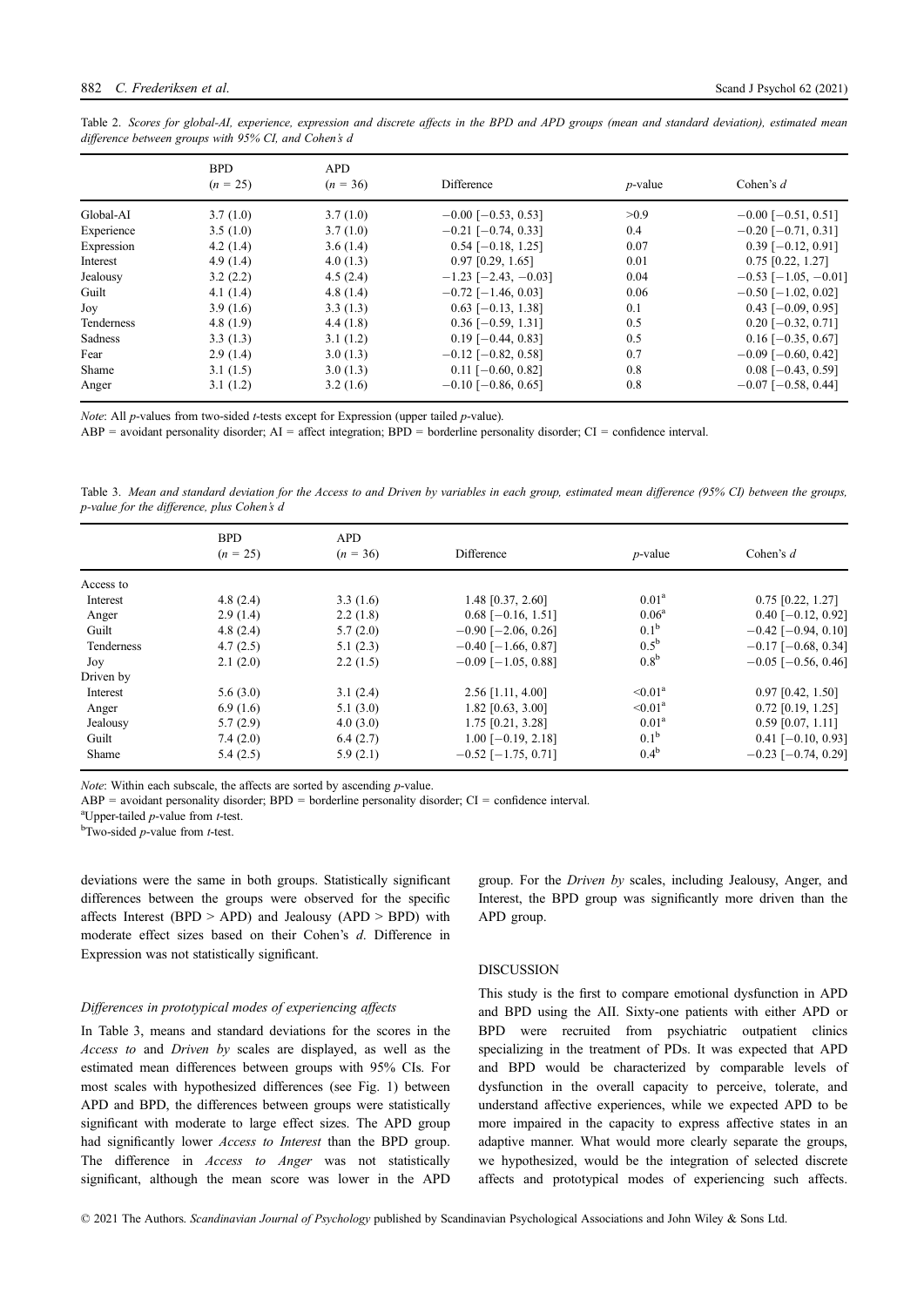

Fig. 1. Barplots showing the mean and 95% CI for the Access to and Driven by scales hypothesized to be different between BPD and APD. For Access to lower scores indicate more problems, while for *Driven by* higher scores indicate more problems. ABP = avoidant personality disorder; BPD = borderline personality disorder; CI = confidence interval.

Based on theoretical conjectures and prior studies, we expected that APD would primarily lack access to the adaptive and motivational properties of affects, while BPD would more often become overwhelmed, lose control over, and be driven by affective reactions.

#### Emotional dysfunction in patients with APD

When comparing patients with APD to patients with BPD, we observed highly similar levels of overall emotional dysfunction as measured by Global AI and Experience. A study by Wilberg et al. (2009) established that levels of psychosocial dysfunction in terms of functional impairment and subjective distress associated with APD are comparable to the levels detected in BPD. In this study, our focus was beyond symptoms and general functioning, and we report data suggesting that APD and BPD have comparable levels of impairment in the structural capacity for perceiving, tolerating and comprehending affective reactions (Frederiksen et al., 2021b). Regarding the capacity to adaptively communicate affective states, the two groups differed slightly more with a lower mean score in the APD group. However, the difference was smaller than expected and was not statistically significant. Hence, this result indicates that the level of dysfunction in the capacity to genuinely communicate one's affective states is similar in patients with either APD or BPD. However, the implications for communication appear different, regardless of whether one has a pattern of emotional instability or emotional avoidance. Using the ACI in similar patient groups as the present study, Johansen et al. (2013) observed a statistically significant difference between groups when investigating Conceptual Expression (verbal), while the difference in Emotional

Expression (non-verbal) was not statistically significant. Here, the mean scores were also lower in the APD group than in the BPD group. The actual difference in expression between the two groups might be relatively small, requiring larger samples to detect it with certainty. Another explanation may be of a methodological nature, with the AII not being sensitive enough to capture the differences (e.g., in the operationalization of Expression on the AII, the score is reported as one opposed to the ACI, where the capacity to express oneself is operationalized into two communicational aspects). Therefore, it would be highly relevant to address this issue in future studies. Additionally, it has been established that the ACI and the AII tap into different dimensions of the AI construct (Frederiksen *et al.*, 2021a); hence, further knowledge of the conceptual discrepancies between the ACI and the AII is needed.

While addressing levels of AI for discrete affects, we found that patients with APD scored significantly lower on Interest than those with BPD. This result was in line with findings from Johansen et al. (2013). When examining the Access to Interest scale, it was clear that the group with APD had significantly poorer access to this state than the BPD group. Considering the implications of a low capacity to process interest and to access its adaptive and motivational properties, we note that high levels of AI for Interest will motivate and guide the individual towards exploration, learning, and developing new skills (Izard, 1991). Additionally, the feeling of interest likely taps into the same construct domain as "the seeking system," an affective organization much researched in animal models, which has also been associated with creativity (Panksepp & Watt, 2011; Reuter et al., 2005). According to Winnicott (1971), creativity is an essential ingredient in psychotherapeutic development.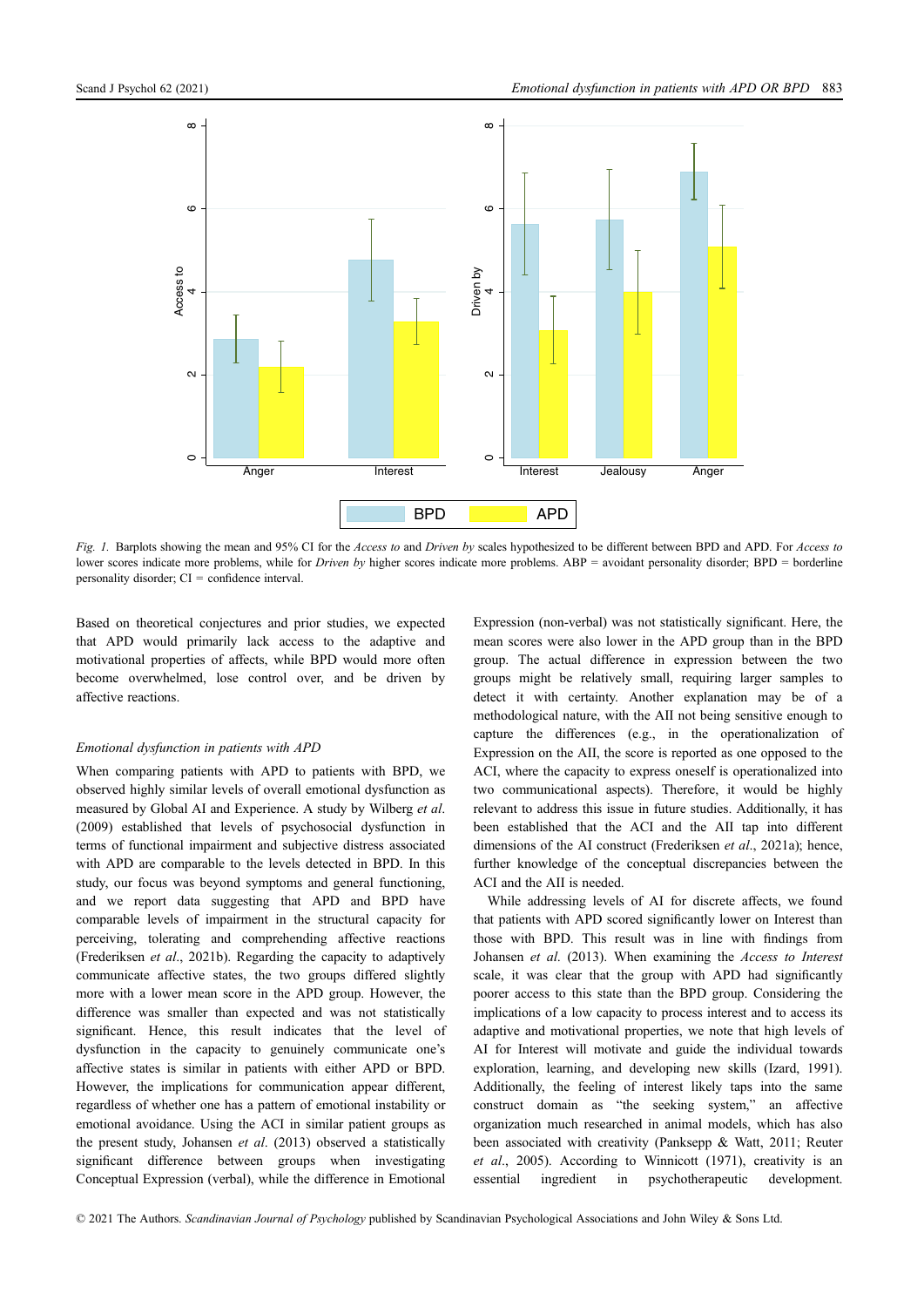Accordingly, it is only when being creative that the patient can discover the true self. From this perspective, the low levels of Interest might be considered of central importance in understanding of and psychotherapeutic treatment for APD. Furthermore, while studying primary emotions in PDs, Karterud et al. (2016) identified a negative association between APD and Play and Seek. The lack of playfulness and seeking in APD was related to the high occurrence of Fear, suggesting that when fear dominates the mental landscape, it will inhibit play and seeking (Karterud et al., 2016).

Finally, regarding the Access to Anger scale, scores were lower in the APD group, although the difference was not statistically significant ( $p$ -value = 0.055). It might still be of relevance to consider the implications and target this lack of access to anger in the psychotherapeutic treatment of APD. Reduced access to anger implies poor access to the motivational underpinnings of boundary formation and self-assertion. When access to anger is poor, the experience of being angry typically ends in feelings of abandonment, resignation, anxiety or guilt (Solbakken, 2013).

## Emotional dysfunction in patients with BPD

We hypothesized that patients with BPD would primarily demonstrate emotional dysfunction in terms of being overwhelmed, paralyzed, and/or acting out. Our results showed that those with BPD had a significantly higher tendency to be driven by both jealousy and anger; in other words, our study supports the diagnostic notion of BPD causing an impaired ability to withhold aggressive impulses (American Psychiatric Association, 2013). Additionally, our results suggest that BPD is substantially more driven by feelings of interest than APD. Typically, this entails that states of interest or excitement led to doing things one later regrets or disregarding the needs and feelings of others because of one's feelings of interest. In other words, this mode of experiencing interest also fits well with the notion of high and sometimes destructive impulsivity in BPD. On the other hand, one has to consider whether this finding is the expression of an actual incapacity in BPD to downregulate interest or whether it is more a question of its comparison to patients with APD, who knowingly struggle with adaptive management of Interest. Thus, in further studies, it is recommended to examine affective dysfunction in BPD in relation to other samples.

## Comparing emotional dysfunction in patients with APD or BPD

As a primary hypothesis of this study, we expected to find comparable overall levels of emotional dysfunction in the two groups of patients with APD and BPD, and the results support this hypothesis. On the other hand, we expected to identify differences between the groups in particular affects and prototypical modes of experiencing. Here, our hypotheses were confirmed, and it was evident that the most striking differences in emotional dysfunction between APD and BPD are due to variations in prototypical modes or patterns of experiencing and relating to one´s affects.

Our results are consistent with Simonsen et al. (2020), Sharp et al. (2015) and Wright, Hopwood, Skodol and Morey (2016) indicating the contribution of both general and more specific factors in personality pathology. In our view, emotional dysfunction as operationalized in the present study may effectively account for both general (e.g., Global AI) and specific aspects (e.g., Access to Interest) of BPD and APD. We also believe that our findings are particularly relevant to the upcoming ICD-11 classification of PD severity (e.g., Bach & First, 2018; World Health Organization, 2018), which specifically relies on "Range and appropriateness of emotional experience and expression", "Tendency to be emotionally over- or underreactive", and "Ability to recognize and acknowledge unwanted emotions (e.g., anger, sadness)." The concept of AI appears to operationalize and assess all of these aspects of emotional dysfunction in a reliable and valid way (Frederiksen et al., 2021a, 2021b).

## STRENGTHS AND LIMITATIONS

Using the AII, the present study produced new evidence expanding and nuancing the existing understanding of emotional dysfunction in patients with APD or BPD. In particular, the identification of prototypical modes of experiencing, as measured by the Access to and Driven by scales, appears to enrich the empirical examination of emotional dysfunction in PDs. The present study is the first to make this distinction and systematically test it. However, prototypical modes of experiencing are only assessed for some of the affects represented in the AII. It would thus be of great value if additional scales assessing prototypical modes of experiencing all affects in the AII were developed.

A limitation of the present study is the relatively small sample size which increases the risk of type II errors. A larger sample might have allowed us to detect a difference between APD and BPD in regard to Expression and Access to Anger. Nevertheless, most of the theoretically meaningful differences were shown to be significantly different between the groups. Also, to increase the generalizability of the present findings, future studies should compare emotional dysfunction in APD and BPD to other clinical and nonclinical populations.

## **CONCLUSIONS**

The purpose of this study was to compare emotional dysfunction in patients with either APD or BPD. In line with our expectations, the results demonstrated that the two groups had similar overall levels of emotional dysfunction/AI. Furthermore, we expected that APD would report more dysfunction in the capacity to express and clearly communicate affective states; however, this difference was not found to be statistically significant. With respect to the level of discrete affects, it appeared that patients with APD had significantly more problems with the integration of Interest, while patients with BPD had significantly more problems with the integration of Jealousy. In terms of prototypical modes of experiencing affects, APD was characterized by a statistically significant lower access to Interest, while BPD was characterized by being more driven by Interest, Anger, and Jealousy. In conclusion, while APD and BPD are characterized by similar overall levels of emotional dysfunction, they differ systematically and predictably with respect to specific affects and modes of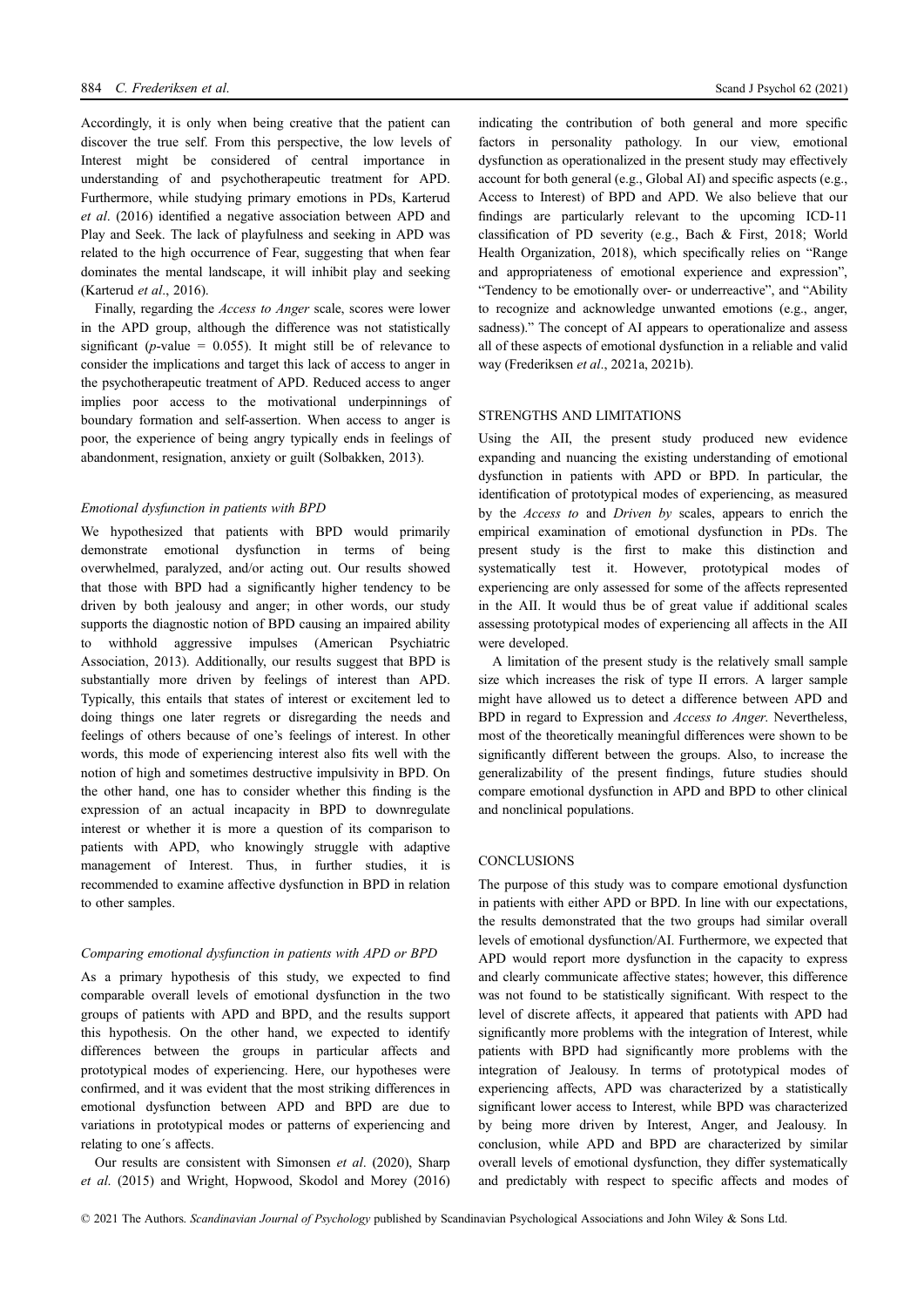experiencing. Use of the AII provided evidence that expands and nuances our understanding of emotional dysfunction in patients with APD or BPD. Our findings also highlight specific areas of impairment that may be highly useful intervention targets for the treatment of APD and BPD.

We would like to thank psychologist Kenni Graversen for his efforts, advice and guidance during the design and data collection process. Also, we thank the staff at the Outpatient Clinic for Anxiety and Personality Disorders, Psychiatric Clinic North, for their positive attitude in implementing the study. Finally, we would like to thank the Outpatient Clinic for Personality Disorders, Psychiatric Clinic South and daily manager Brian Petersen for his contribution in the process. We want to thank Birgitte Christiansen, Maria Rodrigo Domingo and Martin Kamp Dalgaard for their contributions to this article.

The data that support the findings of this study are available from the corresponding author upon reasonable request.

## **REFERENCES**

- American Psychiatric Association. (2013). Diagnostic and statistical manual of mental disorders (5th edn). Washington, DC: American Psychiatric Association.
- Bach, B. & First, M.B. (2018). Application of the ICD-11 classification of personality disorders. BMC Psychiatry, 18, 351. [https://doi.org/10.](https://doi.org/10.1186/s12888-018-1908-3) [1186/s12888-018-1908-3](https://doi.org/10.1186/s12888-018-1908-3)
- Bach, M., de Zwaan, M., Ackard, D., Nutzinger, D.O. & Mitchell, J.E. (1994). Alexithymia: Relationship to personality disorders. Comprehensive Psychiatry, 35, 239–243.
- Baer, R.A., Peters, J.R., Eisenlohr-Moul, T.A., Geiger, P.J. & Sauer, S.E. (2012). Emotion-related cognitive processes in borderline personality disorder: A review of the empirical literature. Clinical Psychology Review, 32, 359–369.
- Bagby, R.M., Parker, J.D.A. & Taylor, G.J. (1994). The twenty-item Toronto Alexithymia scale—I. Item selection and cross-validation of the factor structure. Journal of Psychosomatic Research, 38, 23–32.
- Beck, A.T. & Freeman, A.M. (1990). Cognitive therapy of personality disorders. New York: Guilford Press.
- Berking, M. & Wupperman, P. (2012). Emotion regulation and mental health. Current Opinion in Psychiatry, 25, 128–134.
- Carpenter, R.W. & Trull, T.J. (2013). Components of emotion dysregulation in borderline personality disorder: a review. Current Psychiatry Reports, 15, 335.<https://doi.org/10.1007/s11920-012-0335-2>
- Chapman, A.L. (2019). Borderline personality disorder and emotion dysregulation. Development and Psychopathology, 31, 1143–1156.
- Chapman, A.L., Rosenthal, M.Z., Dixon-Gordon, K.L., Turner, B.J. & Kuppens, P. (2017). Borderline personality disorder and the effects of instructed emotional avoidance or acceptance in daily life. Journal of Personality Disorders, 31, 483–502.
- Cohen, J. (1988). Statistical power analysis for the behavioral sciences (2nd edn) . Hillsdale, NJ: Erlbaum Associates.
- Daros, A.R. & Williams, G.E. (2019). A meta-analysis and systematic review of emotion-regulation strategies in borderline personality disorder. Harvard Review of Psychiatry, 27, 217–232.
- Derogatis, L.R. (1994). SCL-90-R: Administration, scoring and procedures manual (3rd edn). Minneapolis, MN: NCS Pearson.
- Dimaggio, G., Procacci, M., Nicolo, G., Popolo, R., Semerari, A., Carcione, A. et al (2007). Poor metacognition in narcissistic and avoidant personality disorders: Four psychotherapy patients analysed using the Metacognition Assessment Scale. Clinical Psychology & Psychotherapy, 14, 386–401.
- First, M.B. (1994). Structured and clinical interview for DSM-IV Axis II personality disorders (version 2.0.). New York: New York State Psychiatry Institute.
- Frederiksen, C. Solbakken, O.A., Licht, R.W., Christensen, A.-E., Jørgensen, C.R., & Kjaersdam, G.T. (2001a) Validation of the Affect Integration Inventory in a sample of patients with personality disorders: a cross sectional study, in press.
- Frederiksen, C., Solbakken, O.A., Licht, R.W., Jørgensen, C.R., Rodrigo-Domingo, M. & Kjaersdam Telleus, G. (2021b). The relationship between affect integration and psychopathology in patients with personality disorder: A cross-sectional study. Medicina, 57, 627.
- Greenberg, L.S. & Bolger, E. (2001). An emotion-focused approach to the overregulation of emotion and emotional pain. Journal of Clinical Psychology, 57, 197–211.
- Herpertz, S.C., Schwenger, U.B., Kunert, H.J., Lukas, G., Gretzer, U., Nutzmann, J. et al (2000). Emotional responses in patients with borderline as compared with avoidant personality disorder. Journal of Personality Disorders, 14, 339–351.
- Horowitz, L.M., Alden, L.E., Wiggins, J.S. & Pincus, A.L. (2000). Inventory of interpersonal problems manual. Odessa, FL: The Psychological Corporation.
- Izard, C.E. (1991). The psychology of emotions. New York: Plenum Press.
- Johansen, M.S., Normann-Eide, E., Normann-Eide, T. & Wilberg, T. (2013). Emotional dysfunction in avoidant compared to borderline personality disorder: a study of affect consciousness. Scandinavian Journal of Psychology, 54, 515–521.
- Jordet, H. & Ladegård, P. (2018). En Mentaliseringsbasert Forståelse av unnvikende personlighetsforstyrrelse. Matrix, 34, 4–19.
- Joyce, A.S., Fujiwara, E., Cristall, M., Ruddy, C. & Ogrodniczuk, J.S. (2013). Clinical correlates of alexithymia among patients with personality disorder. Psychotherapy Research, 23, 690–704.
- Karterud, S., Pedersen, G., Johansen, M., Wilberg, T., Davis, K. & Panksepp, J. (2016). Primary emotional traits in patients with personality disorders. Personality and Mental Health, 10, 261–273.
- Lampe, L. & Malhi, G.S. (2018). Avoidant personality disorder: Current insights. In Psychology research and behavior management (vol 11, pp. 55–56). Dove Medical Press Ltd. [https://doi.org/10.2147/PRBM.](https://doi.org/10.2147/PRBM.S121073) [S121073](https://doi.org/10.2147/PRBM.S121073)
- Lech, B., Andersson, G. & Holmqvist, R. (2008). Consciousness about own and others' affects: A study of the validity of a revised version of the Affect Consciousness Interview. Scandinavian Journal of Psychology, 49, 515–521.
- Linehan, M.M. (1993). Cognitive-behavioral treatment of borderline personality disorder. New York: Guilford Press.
- Links, P.S., Gould, B. & Ratnayake, R. (2003). Assessing suicidal youth with antisocial, borderline, or narcissistic personality disorder. Canadian Journal of Psychiatry. Revue Canadienne de Psychiatrie, 48, 301–310.
- Millon, T. (1981). Disorders of personality: DSM-III, Axis II. New York: Wiley-Interscience. [https://books.google.dk/books?id=W3hHAAAA](https://books.google.dk/books?id=W3hHAAAAMAAJ) [MAAJ](https://books.google.dk/books?id=W3hHAAAAMAAJ)
- Monsen, J.T. & Monsen, K. (1999). Affects and affect consciousness: A psychotherapy model integrating Silvan Tomkins' affect- and script theory witin the framework of self psychology. In A. Goldberg (Ed.), Pluralism in self psychology: Progress in self psychology (vol 15, pp. 287–307). Hillsdale, NJ: Analytic Press.
- Monsen, J.T., Eilertsen, D.E., Melgård, T. & Ødegård, P. (1996). Affects and affect consciousness: Initial experiences with the assessment of affect integration. The Journal of Psychotherapy Practice and Research, 5, 238–249.
- Moroni, F., Procacci, M., Pellecchia, G., Semerari, A., Nicolo, G., Carcione, A. et al (2016). Mindreading dysfunction in avoidant personality disorder compared with other personality disorders. The Journal of Nervous and Mental Disease, 204, 752–757.
- Nicolo, G., Semerari, A., Lysaker, P.H., Dimaggio, G., Conti, L., D'Angerio, S. et al (2011). Alexithymia in personality disorders: correlations with symptoms and interpersonal functioning. Psychiatry Research, 190, 37–42.
- Nørgaard, N.L. & Simonsen, S. (2019). Den ængstelige personlighed. Copenhagen, Denmark: Hans Reitzels Forlag.